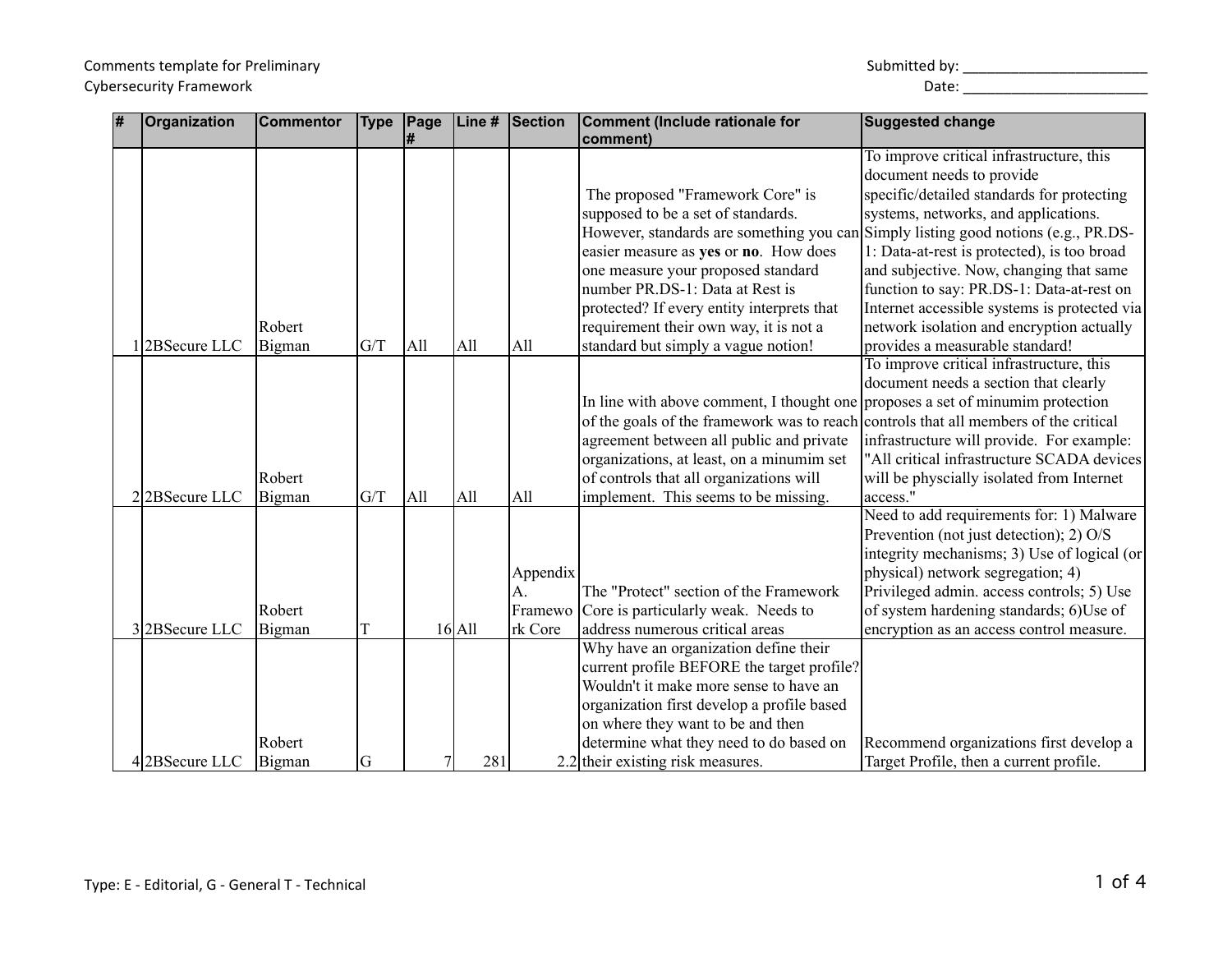|                |                  |    |      |                    | If is not clear to me what the purpose of                                             |                                                                                         |
|----------------|------------------|----|------|--------------------|---------------------------------------------------------------------------------------|-----------------------------------------------------------------------------------------|
|                |                  |    |      |                    | the entire "Framework Implmenentation                                                 |                                                                                         |
|                |                  |    |      |                    | Tiers" is for. Why does an organization                                               |                                                                                         |
|                |                  |    |      |                    | need to determine the desired tier?                                                   |                                                                                         |
|                |                  |    |      |                    | Frankly, one can just as effectively use the                                          |                                                                                         |
|                |                  |    |      |                    | framework core without considering their                                              |                                                                                         |
|                |                  |    |      |                    | target tier. This does not seem to add                                                |                                                                                         |
|                | Robert           |    |      |                    | value, but I'm not sure what NIST is trying Suggest this entire discussion/section be |                                                                                         |
| 52BSecure LLC  | Bigman           | G  |      | 321                | $2.4$ to accomplish.                                                                  | removed.                                                                                |
|                |                  |    |      |                    | ID.BE-1 and ID.BE-2 need to be rewritten                                              |                                                                                         |
|                |                  |    |      |                    | or reworked. I have no idea what the                                                  |                                                                                         |
|                |                  |    |      |                    | point of either are and how it relates to                                             |                                                                                         |
|                |                  |    |      |                    | cyber security. Identifying and                                                       |                                                                                         |
|                |                  |    |      |                    | communicating things are highly                                                       |                                                                                         |
|                | Robert           |    |      | ID.BE-             | subjective and, again, it is unclear what                                             | If there is a cyber security point to be                                                |
| 62BSecure LLC  | Bigman           | T  |      | 14 1/2             | this does to enhance cyber security.                                                  | made here, it needs to be better described.                                             |
|                |                  |    |      |                    |                                                                                       | Recommend that this section includes: 1)                                                |
|                |                  |    |      |                    |                                                                                       | Recommending that every organization                                                    |
|                |                  |    |      |                    |                                                                                       | have critical cyber security policies in-                                               |
|                |                  |    |      |                    |                                                                                       | place. I suggest they use, at a minimum,                                                |
|                |                  |    |      |                    |                                                                                       | the SANS key policy templates. Also,                                                    |
|                |                  |    |      |                    |                                                                                       | need a requirement that measures the                                                    |
|                |                  |    |      |                    |                                                                                       | degree to which the cyber security                                                      |
|                |                  |    |      |                    |                                                                                       | program is involved in both tactical IT                                                 |
|                | Robert           |    |      |                    |                                                                                       | The Goverance section is also a little weak decisions (e.g., engineering review boards) |
| 72BSecure LLC  | Bigman           | G  |      | $15$ ID.GV         | and misses some key areas.                                                            | and strategic IT planning.                                                              |
|                |                  |    |      |                    | There should be a requirement in Access                                               |                                                                                         |
|                |                  |    |      |                    | Control for organizations to have a central Add a requirement for a central directory |                                                                                         |
|                | Robert           |    |      |                    | directory service system to enforce access                                            | service (e.g., AD) for enforcing access                                                 |
|                |                  |    |      |                    | controls to sensitive data.                                                           | control.                                                                                |
| 82BSecure LLC  | Bigman<br>Robert | T  |      | 16 PR.AC<br>PR.DS- | Not sure what point is being made about                                               | Not a cyber security relevant topic. I                                                  |
|                |                  |    |      |                    |                                                                                       |                                                                                         |
| 92BSecure LLC  | Bigman           | G  | 19 7 |                    | "unnecessary assets."                                                                 | suggest you drop it.<br>Recommend you state specifically what                           |
|                |                  |    |      |                    |                                                                                       |                                                                                         |
|                | Robert           |    |      | PR.IP-             | Absolutely to vague to add value and be                                               | actions constitute "continuously improving                                              |
| 102BSecure LLC | Bigman           | lG | 20 7 |                    | measured.                                                                             | protection."                                                                            |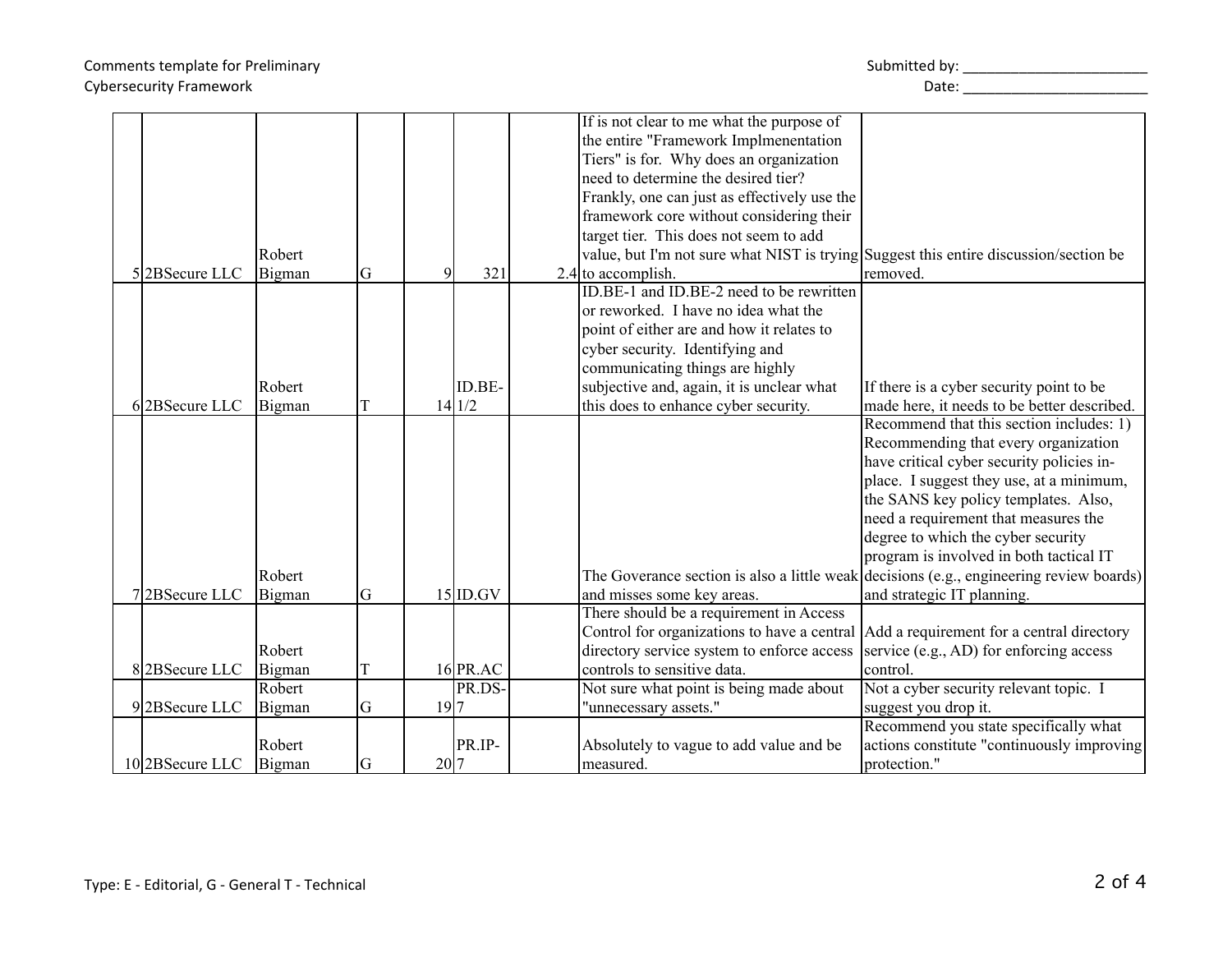| 112BSecure LLC | Robert<br>Bigman | G |      | $19$ PR-IP | One of the biggest concerns with all<br>organizations is controlling users with<br>administrative privileges. However, the<br>proposed standards do not address this<br>concern. | I suggest you add a standard to measure<br>how well an organization "compartments"<br>levels and types of admin. privileges<br>across networks, systems and applications<br>so no single individual can access<br>excessive amounts of information.                                                                                             |
|----------------|------------------|---|------|------------|----------------------------------------------------------------------------------------------------------------------------------------------------------------------------------|-------------------------------------------------------------------------------------------------------------------------------------------------------------------------------------------------------------------------------------------------------------------------------------------------------------------------------------------------|
| 122BSecure LLC | Robert<br>Bigman | G |      | $21$ PR.MA | The maintenance section is missing some<br>key measures.                                                                                                                         | I suggest you add requirements for: 1)<br>Ensuring that maintenace personnel are<br>appropriately approved/cleared; 2) Media<br>is properly sanitized.                                                                                                                                                                                          |
| 132BSecure LLC | Robert<br>Bigman | G | 21 1 | PR.PT-     | Well, what if they have a bad audit<br>retentiuon policy or no policy at all.<br>Standards should never assume existence<br>of a policy.                                         | I suggest you first recommend that they<br>actually have an audit policy before you<br>ask if there is compliance.                                                                                                                                                                                                                              |
| 142BSecure LLC | Robert<br>Bigman |   |      | $22$ DE.AE | This section seems to have missed stating<br>a recommended standard for both<br>detecting and preventing events.                                                                 | I suggest that this section include a<br>requirement to have organizations have a<br>program to electroncially detect, analyze<br>and respond to events.                                                                                                                                                                                        |
| 152BSecure LLC | Robert<br>Bigman | G | 22 2 | DE.CM      | How can one monitor physical activity to<br>identify cybersecurity events?                                                                                                       | Please be clearer regarding what is meant<br>or remove.                                                                                                                                                                                                                                                                                         |
| 162BSecure LLC | Robert<br>Bigman |   | 23 5 | DE.CM      | This issue is really unauthorized code,<br>regardless of whether it is mobile across<br>various platforms.                                                                       | Change to "Unauthorized code is<br>detected."                                                                                                                                                                                                                                                                                                   |
| 172BSecure LLC | Robert<br>Bigman |   |      | $23$ DE    | I think you need to make a special<br>mention of detecting zero-day malware,<br>especially rootkits.                                                                             | I suggest you add a standard here (or in the<br>protection section) that addresses the<br>requirement to detect (and/or) prevent<br>malware for which there is no known<br>signature. This can be accomplished via<br>system/network architecture, monitoring<br>memory processes and/or using processing<br>isolation technology like Bromium. |